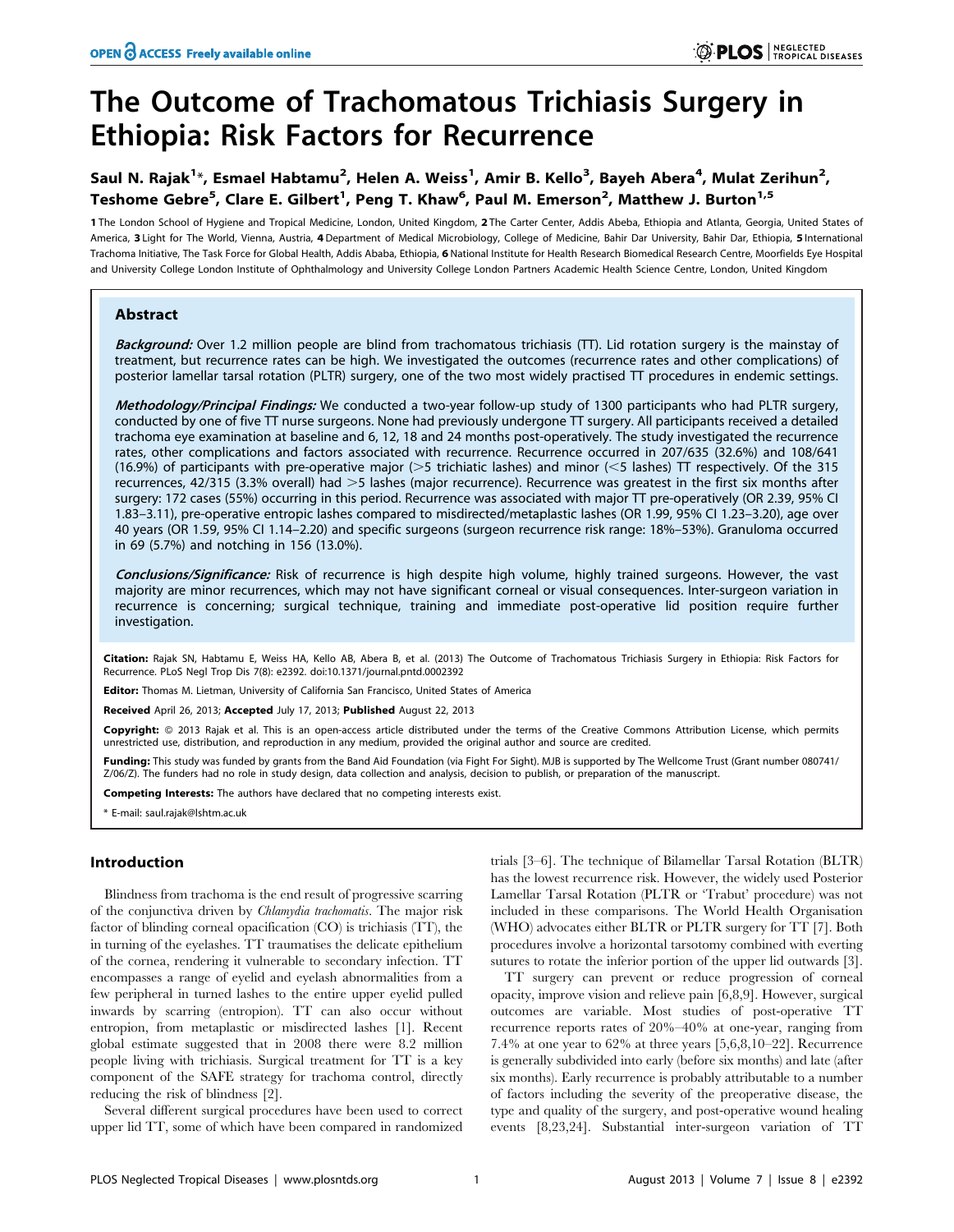#### Author Summary

Trachoma is the most common infectious cause of blindness worldwide. It causes trichiasis (inturning of the eyelashes to touch the eye), which can cause visual loss. Trachomatous trichiasis (TT) affects over eight million people, 1.2 of whom live in Ethiopia – the most affected country worldwide. Surgery is the mainstay of treatment for TT. However, results of surgery in the field are often very mixed. We investigated the surgical outcomes of one of the two most widely used surgical techniques (posterior lamellar rotation), in 1300 individuals in the Amhara Region of Ethiopia. We found that recurrence occurred frequently: 315/1276 (24.7%) participants. However, recurrence was rarely severe (greater than 5 lashes): 42 participants (3.3%). Recurrence occurred much more frequently in participants who had severe pre-operative disease and with specific surgeons. The high recurrence rates and inter-surgeon variation is concerning. Further research will be required to investigate factors such as surgical technique, surgeon training and immediate postoperative lid position, in order to improve surgical outcomes.

recurrence rates has been reported [8,23]. After six months there is a steady accumulation of recurrence that probably results from progressive scarring disease [8,22].

Serious surgical complications are rare in TT surgery. However, complications such as granuloma and lid contour abnormalities (notching) occur relatively frequently [23]. Granulomas are pedunculated masses of inflammatory tissue ranging in size from a few millimetres to over a centimetre. Larger granulomas can obscure the visual axis, and all except the smallest require surgical removal. The reported frequency of granulomas ranges from 0% to 14% [6,10,11,16,23,25–28]. Lid notching, a focal overcorrection of the lid caused by irregular suture tension or an irregular tarsal incision is cosmetically unsatisfactory and may be associated with lagophthalmos, putting the cornea at risk [29].

During the course of two recently reported randomised controlled trials conducted in Ethiopia we recruited 1300 individuals with the full spectrum of TT type and severity, who received PLTR surgery with silk sutures, and were followed up for two year [30,31]. This represents the largest data set to date on the results of PLTR surgery (recurrence risks, vision and other outcomes), and provides an opportunity to investigate outcomes in relation to the type and position of the trichiatic lashes.

#### Methods

#### Ethical approval

The National Health Research Ethics Review Committee of the Ethiopian Ministry of Science and Technology, the London School of Hygiene & Tropical Medicine Ethics Committee and the Emory University Institutional Review Board approved this study. Informed consent was taken at the time of enrolment. The research adhered to the tenets of The Declaration of Helsinki. All participants gave written informed consent to take part in the study.

#### Study design and participants

Two previously reported randomised controlled trials of the management of TT were conducted in Ethiopia from 2008 to 2010 [30,31]. Each trial recruited 1300 individuals aged 18 years or older with previously unoperated TT: in each trial one arm comprised participants undergoing TT surgery with silk sutures. For the purpose of these studies, TT was defined as one or more lashes touching the eye or clear evidence of epilation (broken/regrowing lashes), without another obvious cause for the trichiasis, such as trauma, malignancy, involutional changes or severe blepharitis. Exclusion criteria were previous eyelid surgery and self-reported pregnancy.

Participants presented during TT surgical treatment campaigns in rural villages in the West Gojjam Zone, Amhara Regional State, which were advertised in local markets, churches and schools. Additionally, health extension workers from every sub-district (kebele) across West Gojjam were trained to recognize trichiasis. They visited each village in their kebele to identify potential participants.

In the first trial, individuals with major  $TT$  ( $>5$  lashes touching the eye) were randomly allocated to PLTR surgery with either silk or polyglactan (vicryl) sutures. In the second trial individuals with minor  $TT$  ( $\leq$ 6 lashes touching) were randomly allocated to either PLTR surgery with silk sutures or repeated epilation. In individuals with bilateral TT, one eye was randomly designated (sequentially selected from a blocked randomly generated list of right and left eyes) as the study eye and included in the analysis, although both eyes were treated. In both trials, participants were allocated to surgeons sequentially. Surgeons were not permitted to select specific participants and participants were not allocated according to severity.

The group described in this report is comprised of all the individuals who were randomly allocated to the PLTR with silk suture arms of the two studies. They represent the full spectrum of TT disease (both major and minor TT) and received exactly the same surgical intervention performed by the same group of surgeons.

#### Clinical assessment

Participants were examined immediately before surgery and again at 6, 12, 18 and 24 months. The methods used have been described in detail [30,31]. Briefly, LogMAR visual acuity was measured in each eye. Participants' weight and height were measured in order to calculate the body mass index (BMI). Both eyes were examined for signs of trachoma using  $2.5 \times$  magnification loupes and a bright torch. Baseline, one-year and two-year examinations were by a single ophthalmologist (SNR) and the six and 18-month examinations were by a single ophthalmic nurse (EH). The examiners were standardised to each other. Lashes touching the eye were counted ('lash burden') and sub-divided into the part of the eye contacted when looking straight ahead (corneal or peripheral (lateral or medial conjunctiva) and subdivided by the type of trichiatic lash (entropic, misdirected or metaplastic). Clinical evidence of epilation was defined as the presence of broken or newly growing lashes, or areas of absent lashes. In the absence of epilation, eyes with  $\leq 6$  trichiatic lashes were designated as minor  $TT$  and those with  $>5$  lashes as major  $TT$ . In the presence of epilation, a clinical judgement was made of the number of epilated lashes, by assessing regrowing lash stubs that were pointing towards the globe; if the total trichiatic lashes+epilated lashes was  $\leq 6$ , the lid was designated as having minor TT and  $>5$  as major TT. Upper lid entropion was graded using a previously described system [1]. Corneal scarring was classified based on a modified WHO FPC grading system [32,33]. Corneal opacity was graded in the field and with high-resolution digital photographs (Nikon D300, Nikon 105 mm macro lens). The eyelid was everted and the location of the muco-cutaneous junction (MCJ) graded [1]. Following surgery the presence/absence of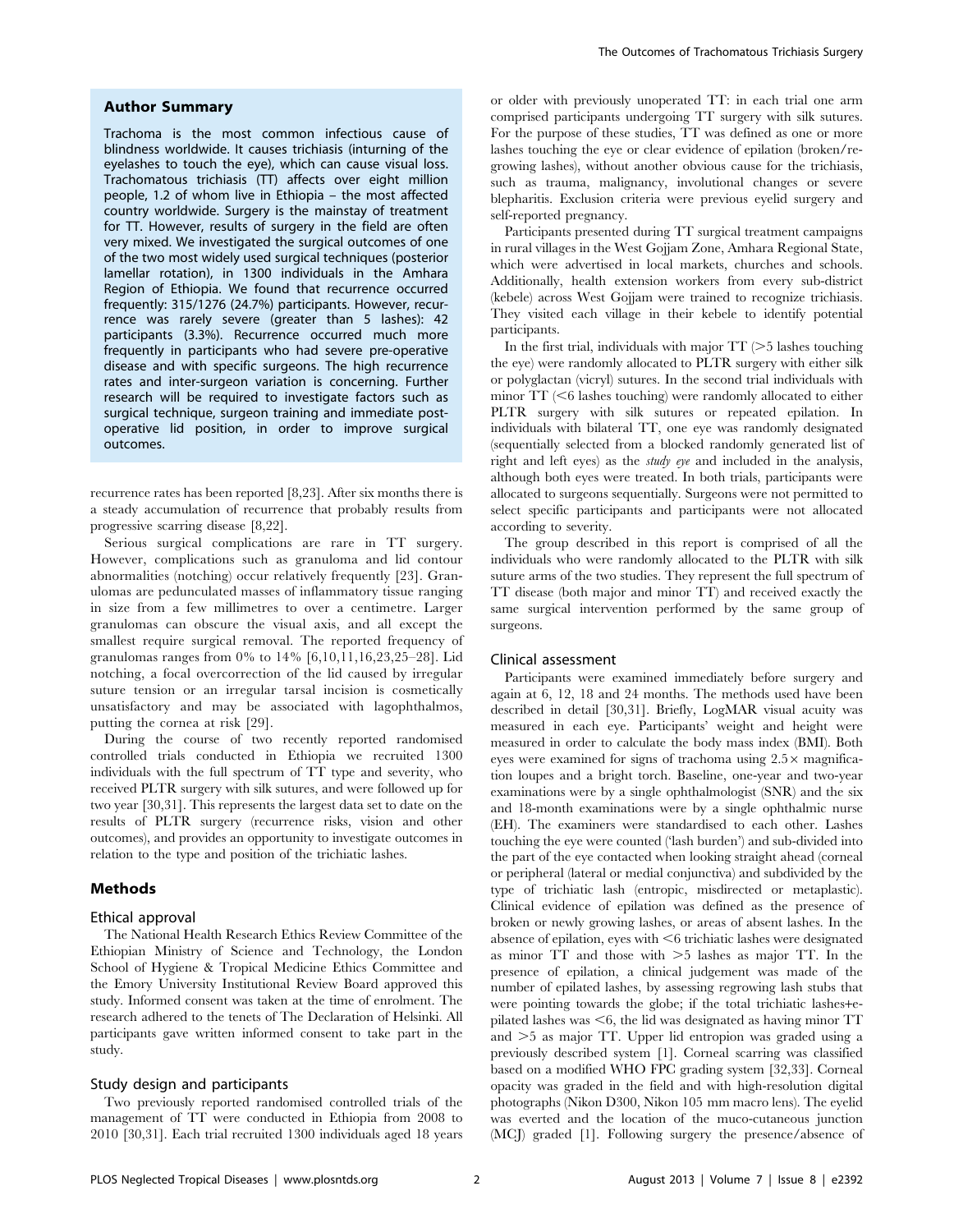Table 1. Demographic and pre-operative clinical characteristics of participants, sub-divided by major and minor trichiasis.

|                                           | Minor TT (<6 lashes)    |                       | Major TT (>5 lashes) |                       |  |  |
|-------------------------------------------|-------------------------|-----------------------|----------------------|-----------------------|--|--|
| Eyes                                      | 650                     |                       | 650                  |                       |  |  |
| Sex (female)                              | 448                     | $(68.9\%)$            | 508                  | (78.2%)               |  |  |
| Age                                       |                         |                       |                      |                       |  |  |
| $18 - 30$                                 | 69                      | $(10.6\%)$            | 48                   | $(7.4\%)$             |  |  |
| $30 - 39$                                 | 113                     | (17.4%)               | 123                  | $(18.9\%)$            |  |  |
| $40 - 49$                                 | 156                     | $(24.0\%)$            | 186                  | (28.6%)               |  |  |
| $50 - 59$                                 | 160                     | $(24.6\%)$            | 167                  | (25.7%)               |  |  |
| $60 - 69$                                 | 112                     | (17.2%)               | 93                   | (14.3%)               |  |  |
| $70+$                                     | 40                      | $(6.2\%)$             | 33                   | $(5.1\%)$             |  |  |
| mean (sd, 95% C.I.)                       | 49.9                    | $(14.4, 48.8 - 51.0)$ | 49.7                 | $(12.9, 48.7 - 50.7)$ |  |  |
| <b>Illiterate</b>                         | 581                     | $(89.4\%)$            | 617                  | $(94.9\%)$            |  |  |
| BMI, mean (sd, 5% CI)                     | 19.9                    | $(2.3, 19.7 - 20.1)$  | 20.1                 | $(2.5, 19.9 - 20.3)$  |  |  |
| Right eye*                                | 319                     | $(49.1\%)$            | 321                  | (49.4%)               |  |  |
| Best corrected logMAR VA in study eye     |                         |                       |                      |                       |  |  |
| $-0.2 - 0.3$                              | 243                     | (37.7%)               | 193                  | $(30.0\%)$            |  |  |
| $0.3 - 0.7$                               | 261                     | $(40.5\%)$            | 248                  | (38.5%)               |  |  |
| $0.7 - 1.1$                               | 83                      | $(12.9\%)$            | 104                  | $(16.2\%)$            |  |  |
| $1.1 - 2.0$                               | 19                      | (2.9%)                | 29                   | $(4.5\%)$             |  |  |
| CF/HM/PL                                  | 30                      | $(4.6\%)$             | 62                   | $(9.6\%)$             |  |  |
| <b>NPL</b>                                | 9                       | $(1.4\%)$             | 8                    | $(1.2\%)$             |  |  |
| Not measurablet                           | 5                       |                       | 6                    |                       |  |  |
| Entropion grade                           |                         |                       |                      |                       |  |  |
| $\pmb{0}$                                 | 276                     | (42.5%)               | 51                   | (7.9%)                |  |  |
| 1                                         | 258                     | (39.7%)               | 159                  | (24.5%)               |  |  |
| $\overline{2}$                            | 113                     | $(17.4\%)$            | 242                  | (37.2%)               |  |  |
| 3                                         | 3                       | $(0.5\%)$             | 119                  | (18.3%)               |  |  |
| $\overline{4}$                            | $\pmb{0}$               | $(0.0\%)$             | 79                   | $(12.2\%)$            |  |  |
| Trichiasis (number of lashes) (median: 1) |                         |                       |                      |                       |  |  |
| None - epilating                          | 124                     | $(19.1\%)$            | $106*$               | (16.3%)               |  |  |
| $1 - 5$                                   | 526                     | $(80.9\%)$            | $253*$               | (38.9%)               |  |  |
| $6 - 9$                                   | $\pmb{0}$               | $(0.0\%)$             | 152                  | (23.4%)               |  |  |
| $10 - 19$                                 | $\pmb{0}$               | $(0.0\%)$             | 89                   | (13.7%)               |  |  |
| $20+$                                     | $\pmb{0}$               | $(0.0\%)$             | 50                   | (7.7%)                |  |  |
| Lash location                             |                         |                       |                      |                       |  |  |
| None - epilating                          | 124                     | $(19.1\%)$            | 106                  | (16.3%)               |  |  |
| Corneal +/- peripheral                    | 462                     | $(71.1\%)$            | 524                  | $(80.6\%)$            |  |  |
| Peripheral only                           | 64                      | $(9.9\%)$             | $20\,$               | $(3.1\%)$             |  |  |
| Lash type                                 |                         |                       |                      |                       |  |  |
| None (epilating)                          | 124                     | $(19.1\%)$            | 106                  | (16.3%)               |  |  |
| Metaplastic only                          | 299                     | $(46.0\%)$            | 206                  | (31.7%)               |  |  |
| Misdirected only                          | 165                     | $(25.4\%)$            | 83                   | (12.8%)               |  |  |
| Metaplastic and misdirected               | 59                      | $(9.1\%)$             | 67                   | $(10.3\%)$            |  |  |
| Entropic $+/-$ aberrant                   | $\overline{\mathbf{3}}$ | $(0.5\%)$             | 188                  | $(28.9\%)$            |  |  |
| Lower lid TT                              |                         |                       |                      |                       |  |  |
| Present                                   | 70                      | $(10.8\%)$            | 88                   | (13.5%)               |  |  |
| Corneal opacity                           |                         |                       |                      |                       |  |  |
| None (C0)                                 | 345                     | $(53.1\%)$            | 187                  | (28.8%)               |  |  |
| Peripheral (C1)                           | 168                     | $(25.9\%)$            | 181                  | (27.9%)               |  |  |
| Off centre faint (C2a)                    | $76\,$                  | (11.7%)               | 147                  | (22.6%)               |  |  |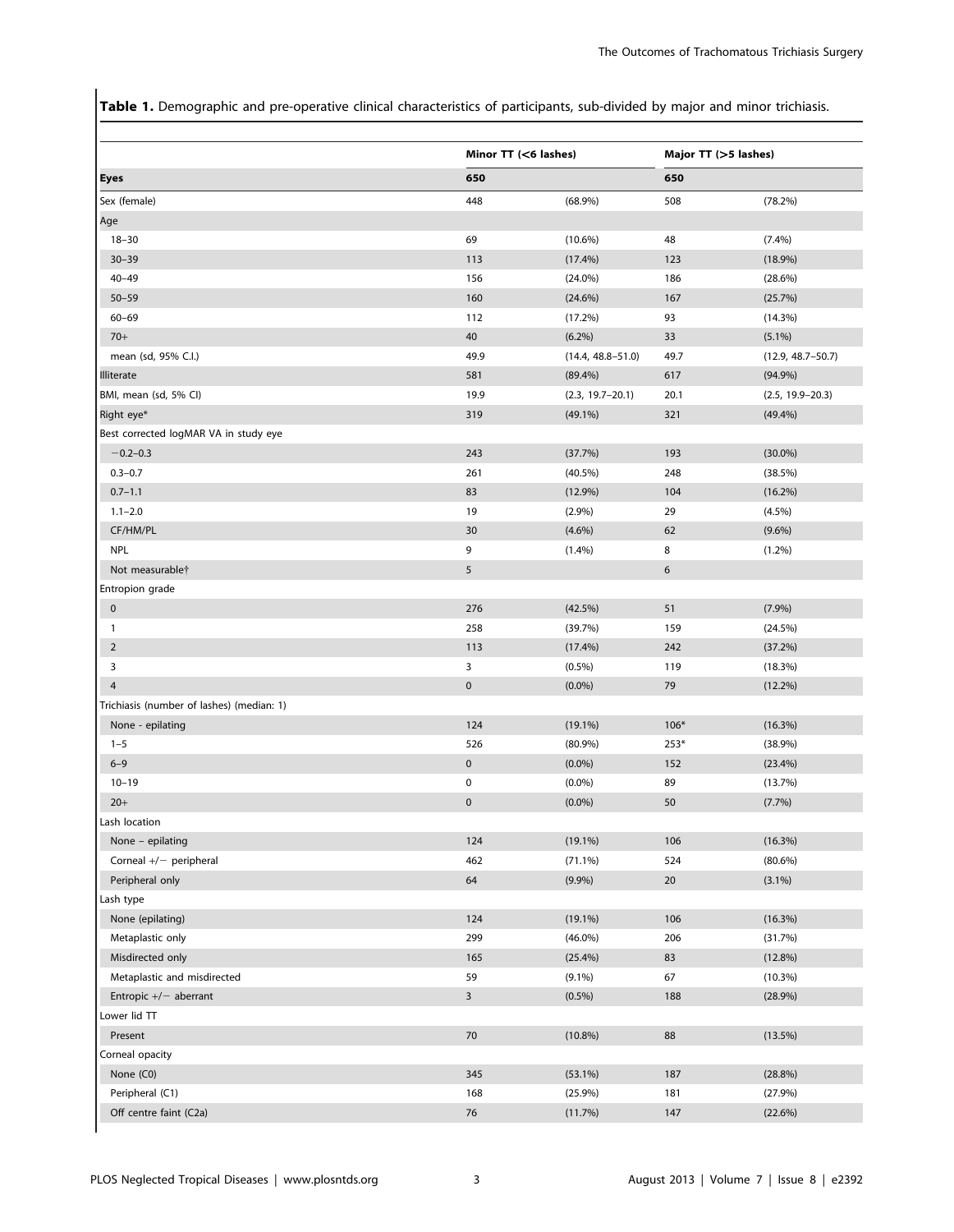#### Table 1. Cont.

|                           | Minor TT (<6 lashes) |            | Major TT (>5 lashes) |            |
|---------------------------|----------------------|------------|----------------------|------------|
| <b>Eyes</b>               | 650                  |            | 650                  |            |
| Off centre dense (C2b)    | 9                    | (1.4%)     | 26                   | $(4.0\%)$  |
| Central faint (C2c)       | 30                   | $(4.6\%)$  | 63                   | (9.7%)     |
| Central dense (C2d)       | 11                   | (1.7%)     | 18                   | (2.8%)     |
| Total central dense (C3)  | 10                   | $(1.5\%)$  | 22                   | (3.4%)     |
| Phthisis (C4)             | $\mathbf{1}$         | (0.2%)     | 6                    | (0.9%)     |
| Papillary inflammation    |                      |            |                      |            |
| None (P0)                 | 52                   | $(8.0\%)$  | 52                   | $(8.0\%)$  |
| Mild $(P1)$               | 248                  | $(38.2\%)$ | 183                  | (28.2%)    |
| Moderate (P2)             | 297                  | (45.7%)    | 312                  | $(48.1\%)$ |
| Severe (P3)               | 53                   | $(8.2\%)$  | 102                  | (15.7%)    |
| Conjunctival scarring     |                      |            |                      |            |
| None (C0)                 | 3                    | $(0.5\%)$  | $\pmb{0}$            | $(0.0\%)$  |
| Mild $(C1)$               | 60                   | $(9.2\%)$  | 18                   | $(2.8\%)$  |
| Moderate (C2)             | 508                  | $(78.2\%)$ | 400                  | $(61.6\%)$ |
| Severe (C3)               | 79                   | $(12.2\%)$ | 231                  | $(35.6\%)$ |
| Conjunctivalisation Grade |                      |            |                      |            |
| $\mathbf 0$               | $\overline{7}$       | $(1.1\%)$  | $\overline{2}$       | (0.3%)     |
| 1                         | 18                   | $(2.8\%)$  | 5                    | $(0.8\%)$  |
| $\overline{2}$            | 165                  | (25.4%)    | 96                   | $(14.8\%)$ |
| 3                         | 460                  | $(70.8\%)$ | 545                  | $(84.1\%)$ |
| Lagophthalmos             | 10                   | $(1.5\%)$  | 20                   | $(3.1\%)$  |

\*Despite having less than 5 lashes actually touching the globe at the time of examination, these individuals had clinical evidence of epilation of trichiatic lashes, such that the total of trichiatic lashes would have been greater than 5 had they not epilated.

<sup>†</sup>Patient unable to co-operate with visual acuity measurement.

doi:10.1371/journal.pntd.0002392.t001

notching and granuloma were noted. Notching was defined as central overcorrection of the lid such as to cause a clear deviation in contour of the lid margin. This would correspond to either moderate or severe lid contour abnormalities in a recently published grading system [34].

#### Interventions

Surgery was performed under local anaesthesia using the technique previously described [30,31]. Post-operatively, the operated eye was padded for a day and then tetracycline eye ointment was self-administered twice a day for two weeks. Five nurses, who had previously been trained in and were regularly performing PLTR surgery, performed the surgery. They were selected as the best surgeons from a larger group of 10, during a two-day standardisation workshop. The PLTR techniques of the five nurses were carefully observed and standardised to ensure that all performed the operation in the same way. The intraoperative quality of surgery was periodically reviewed during the course of the trials. Participants were seen at 7–10 days postoperatively, at which point silk sutures were removed. The presence of trichiasis and other complications were noted and treated as needed. Any individual who had five or more lashes at any follow-up examination was offered repeat surgery to be performed by a senior surgeon, within a few weeks of the followup assessment. Individuals in whom other ophthalmic pathology (e.g. cataract) was detected were referred to the regional ophthalmic services.

#### Outcome measures

The primary outcome measure was trichiasis recurrence defined as either (1) one or more eyelashes touching the eye or (2) clinical evidence of epilation. Secondary outcome measures were surgical complications, entropion and conjunctivalisation.

#### Statistical methods

Data were double entered into an Access (Microsoft) database and transferred to Stata 11 (StataCorp, College Station, TX). For participants who had bilateral surgery only the randomly designated 'study eye' was included in the analysis. The cumulative incidence of failure in each six-month block of follow-up was calculated using the Kaplan-Meier method. The associations of binary outcomes with exposures were assessed using logistic regression to estimate odds ratios (OR) and 95% confidence intervals (CI). Variables associated with the outcome on univariate analyses  $(p<0.2)$  were retained in the multivariable model. The p-values for the association between categorical variables and specific outcomes were calculated using likelihood ratios. For visual acuities of counting fingers or less, logMAR values were attributed: counting fingers: 2.0, hand movements: 2.5, perception of light: 3.0, no perception of light: 3.5.

#### Results

We recruited 1300 individuals with previously unoperated trichiasis in at least one eye. No individuals refused participation. Recruitment took place between March and July 2008. The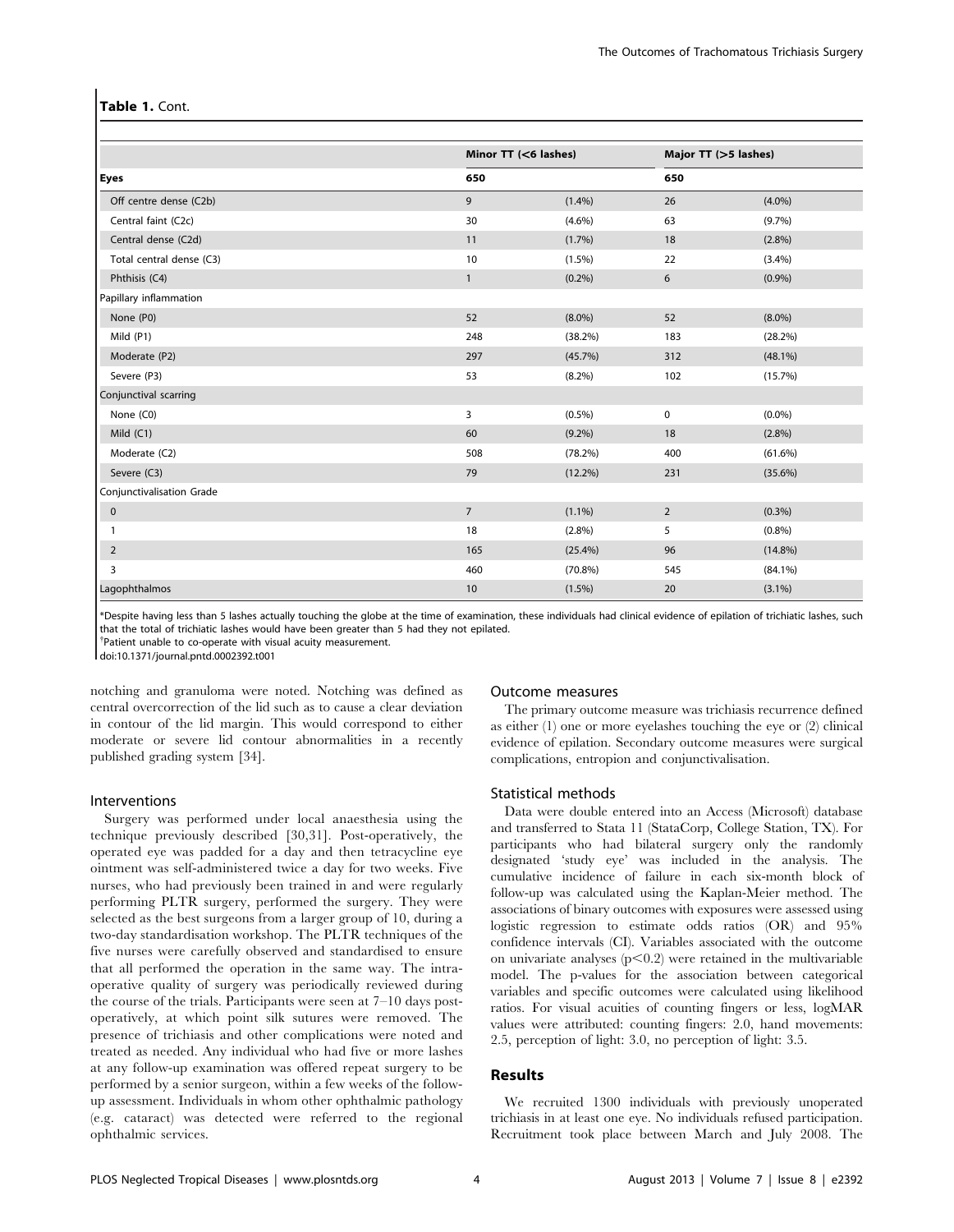

Figure 1. Conjunctivalisation of the lid margin. 1a: The lid margin at baseline showing marked conjunctivalisation; the Meibomian gland orifices are completely surrounded by conjunctival-type surface. 1b: The lid margin of the same participant at the two-year follow-up; the conjunctival surface appears to have receded and the Meibomian gland orifices are surrounded by skin with a normal appearance. doi:10.1371/journal.pntd.0002392.g001

follow-up assessments were conducted at the following times: 6 month, August to December 2008; 12-month, February to July 2009; 18-months, August to December 2009; 24-months, January 2010 to May 2010. The final follow-up was conducted two months ahead of schedule because of the Ethiopian general election (May 2010), during which time follow-up would not have been possible. Almost all individuals (98.1%) were reviewed on at least one occasion.

Baseline characteristics are shown in Table 1; 650 eyes had major TT and 650 had minor TT. All participants were from the Amhara region of Ethiopia. The logMAR visual acuity was 0.3 (6/ 12 Snellen equivalent) or less in 853/1289 (66%) individuals it was possible to test. Of those with major TT, 359 had less than five lashes, but had evidence of epilation consistent with the eye having more than five trichiatic lashes. The majority of the participants were female (78.2% of those with major TT, 68.9% of those with minor TT:  $p = 0.005$ ). Corneal opacity was present in 768 (59.9%) individuals of whom 419 (32% of all study eyes) had opacity within the central 4 mm of the cornea.

#### Recurrent trichiasis

Overall, recurrence occurred in 315/1276 (24.7%) study eyes. Recurrence was more frequent in participants with pre-operative major TT (32.6%) compared to minor TT (16.9%): OR 2.39, 95%CI 1.83-3.11,  $p < 0.005$  (Figure 1 and Table 2). This association was found at each follow-up (Table 2). Within both TT groups, the risk of recurrence was much higher during the first six-month period compared to all subsequent periods  $(p<0.0001;$ Figure 1 and Table 2), with 58.0% and 48.1% of recurrences accruing during this initial period in major TT and minor TT participants, respectively. Thirty-eight participants had recurrence at the 6 months follow-up, but not at any subsequent timepoint, of whom ten had repeat TT surgery.

Overall, there was a significant reduction in mean lash burden between baseline (4.66 lashes) and 24 months (0.29 lashes; t-test p<0.0005) (Table 2). Amongst people with recurrence who were examined at 24 months, 14/198 (7.1%) of those with baseline major TT had more trichiasis at 24 months compared to baseline, compared with 2/107 (1.9%) of those with baseline minor TT (Table 2). There were similar risks of recurrence in right and left eyes in both groups (Table 2).

Individual surgeon's recurrence rates ranged from 17.7% to 52.6%. The pre-operative severity of cases operated by the different surgeons varied to a degree  $(X^2: p = 0.035)$ , as did their post-operative under-correction rates  $(X^2 = 0.003)$  (Table 3). Their risk of recurrence was not affected by the variation in case mix (Table 4). There was no significant difference between the recurrence rate in the first 20 surgeries conducted by each surgeon (32/100, 32%) and the last 20 surgeries (29/100, 29%,  $p = 0.42$ ).

Multivariable logistic regression modelling identified increased baseline TT severity, the presence of entropic lashes (compared with misdirected or metaplastic lashes without entropion), specific surgeons (No. 2 and No. 5) and older participant age as independent risk factors for recurrence (Table 4).

#### Surgical complications

Early (noted by the 7–10 day suture removal follow-up) and later (seen at any subsequent follow-up) post-operative complications and their association with recurrent trichiasis are presented in Table 5. Over three-quarters (23/30, 77%) of individuals noted to have trichiasis at the 7–10 day follow-up had recurrent trichiasis at a subsequent follow-up (OR: 10.3, 95% C.I.: 4.33–24.23,  $p<0.001$ ) (Table 6). Post-operative granuloma (OR: 0.39, 95%) C.I.: 0.19–0.83,  $p = 0.014$  and notching (OR: 0.44, 95% C.I.:  $0.28-0.72$ ,  $p = 0.001$ ) were both significantly associated with lower recurrence rates (Table 6).

Univariate and multivariable associations for developing a granuloma and lid notching are shown in Tables 7. Surgeons (No. 1 and No. 4) who had the lowest recurrence rates also had significantly higher rates of granuloma and notching. There was no association between granuloma formation and visible suture fragments being left in the lid ( $X^2$ : p = 0.495), gender ( $X^2$ :  $p = 0.239$ ) or younger (<41 years) age ( $X^2$ :  $p = 0.41$ )

#### Entropion and conjunctivalization

Surgery successfully corrected entropion: 1148 (93.5%) participants at 12 months and 1126 (92.1%) at two years had no entropion, compared to 327 (25.2%) at baseline (Table 8). Surgery reduced the entropion grade in 886/918 (97%) (Paired t-test:  $p<0.0001$ ). Entropion grade worsened in three participants. In the 1213 participants with conjunctivalization of the lid margin at baseline, an improvement was seen in 699 (58%) (paired t-test:  $p<0.0001$ ) and worsening in 29 individuals (Fig. 1a and b).

#### **Discussion**

Trichiasis recurred in a quarter of study eyes by two years. Recurrence severity was very variable, ranging from a single peripheral metaplastic lash to complete entropion. However, only 13% of recurrences had more than five lashes touching they eye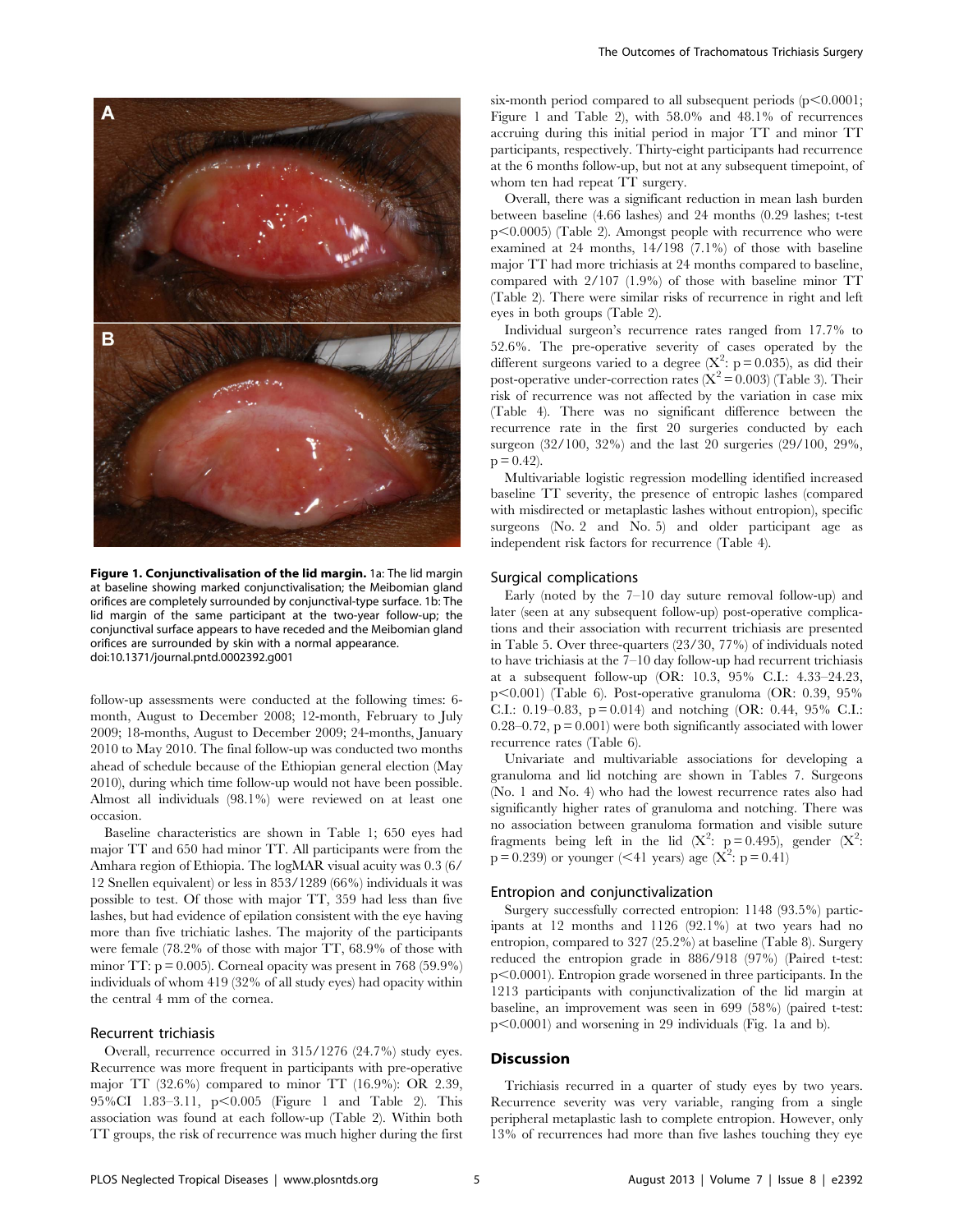Table 2. Risk of trichiasis recurrence and severity, subdivided by baseline severity.

|                                                                                         | <b>Baseline TT Severity</b> |            |                 |            |                |            |
|-----------------------------------------------------------------------------------------|-----------------------------|------------|-----------------|------------|----------------|------------|
|                                                                                         | <b>Minor TT</b>             |            | <b>Major TT</b> |            | <b>Total</b>   |            |
| a) Number of Incident Recurrence Cases at each time-point (months)                      |                             |            |                 |            |                |            |
| 6                                                                                       | 52/615                      | $(8.5\%)$  | 120/587         | (20.4%)    | 172/1202       | $(14.3\%)$ |
| 12                                                                                      | 23/622                      | (3.7%)     | 37/612          | $(6.1\%)$  | 60/1234        | (4.9%)     |
| 18                                                                                      | 22/620                      | $(3.6\%)$  | 34/622          | $(5.5\%)$  | 56/1242        | $(4.5\%)$  |
| 24                                                                                      | 11/614                      | $(1.8\%)$  | 16/619          | $(2.6\%)$  | 27/1233        | $(2.2\%)$  |
| <b>Total</b>                                                                            | 108/641*                    | $(16.9\%)$ | 207/635*        | $(32.6\%)$ | 315/1276*      | (24.7%)    |
| b) Recurrence severity                                                                  |                             |            |                 |            |                |            |
| None                                                                                    | 533                         | $(83.2\%)$ | 428             | (67.4%)    | 961            | (75.3%)    |
| Minor                                                                                   | 104                         | $(16.2\%)$ | 169             | $(26.6\%)$ | 273            | $(21.4\%)$ |
| Major (at 1 or more follow-ups)                                                         | $\overline{4}$              | $(0.6\%)$  | 38              | $(6.0\%)$  | 42             | $(3.3\%)$  |
| <b>Total</b>                                                                            | 641                         |            | 635             |            | 1276           |            |
| c) Recurrence risks by eye                                                              |                             |            |                 |            |                |            |
| Right                                                                                   | 49/314                      | $(15.6\%)$ | 102/316         | (32.3%)    | 151/630        | $(24.0\%)$ |
| Left                                                                                    | 59/327                      | $(18.0\%)$ | 105/319         | (32.9%)    | 164/646        | $(25.4\%)$ |
| <b>Total</b>                                                                            | 108                         |            | 207             |            | 315            |            |
| d) Change in lash burden between baseline and 24 months in participants with recurrence |                             |            |                 |            |                |            |
| $>5$ more lashes at 24 m                                                                | 0                           | $(0.0\%)$  | 2               | $(1.0\%)$  | $\overline{2}$ | (0.7%)     |
| 1-5 more lashes at 24 m                                                                 | $\overline{2}$              | $(1.9\%)$  | 12              | $(6.1\%)$  | 14             | $(4.6\%)$  |
| Same number lashes at 24 m                                                              | 26                          | (24.3%)    | 35              | (17.7%)    | 61             | $(20.0\%)$ |
| 1-5 fewer lashes at 24 m                                                                | 79                          | $(73.8\%)$ | 66              | $(33.3\%)$ | 145            | $(47.5\%)$ |
| 6-20 fewer lashes at 24 m                                                               | $\mathbf 0$                 | $(0.0\%)$  | 69              | (34.9%)    | 69             | (22.6%)    |
| $>$ 20 fewer lashes at 24 m                                                             | $\mathbf{0}$                | $(0.0\%)$  | 14              | $(7.1\%)$  | 14             | (4.6)      |
| Total                                                                                   | 107                         | (100%)     | 198             | $(100\%)$  | 305            | $(100\%)$  |
| e) Recurrence risks by baseline lash type                                               |                             |            |                 |            |                |            |
| No lashes (epilating)                                                                   | 11/123                      | $(8.9\%)$  | 34/101          | (33.7%)    | 45/224         | $(20.1\%)$ |
| Metaplastic lashes only                                                                 | 54/293                      | $(18.4\%)$ | 64/200          | $(32.0\%)$ | 118/493        | $(23.9\%)$ |
| Misdirected lashes only                                                                 | 27/164                      | $(16.5\%)$ | 16/83           | (19.3%)    | 43/247         | $(17.4\%)$ |
| Aberrant lashest                                                                        | 15/58                       | $(25.9\%)$ | 14/65           | (21.5%)    | 29/123         | (23.6%)    |
| Entropic $+/-$ aberrant lashes                                                          | 1/3                         | (33.3%)    | 79/186          | $(42.5\%)$ | 80/189         | $(42.3\%)$ |

\*Number of individuals seen on at least one follow-up.

 $\dagger$ Aberrant lashes = either metaplastic or misdirected.

(a) Incident recurrence at each time-point. (b) Severity of the recurrence. (c) Recurrence rates by eye. (d) Change in the number of lashes between baseline and 24 months. (e) Recurrence by type of lash at baseline.

doi:10.1371/journal.pntd.0002392.t002

and there was a substantial reduction in lash burden. Therefore, although any recurrence is unsatisfactory, the likely severity of the recurrence should be considered in a balanced assessment of the risks and benefits of surgery.

Over half of all recurrences occurred by six months and the risk decreased significantly for each subsequent six-month period. Higher rates of early recurrence have been reported previously. In a study from The Gambia the recurrence at four years was 41%, over three quarters of which occurred within the first six months after surgery [22]. In a study from Southern Ethiopia, the recurrence rate at 6 weeks was 2.3% and at one year was 7.6% [17]. Taken together, these observations indicate the importance of understanding and addressing the determinants of early  $\leq 6$ months) recurrence. A combination of risk factors are likely to be important: baseline disease severity, choice of procedure, the surgeon's ability, and early wound healing responses are likely to be dominant. Overall, PLTR was effective at correcting entropion, with only 8% of participants having residual entropion at the end of the follow-up. Conjunctivalization of the lid margin reversed; the epithelium with conjunctival appearance recedes and meibomion gland openings become surrounded by macroscopically normal looking skin, presumably in response to an altered epithelial environment following entropion correction.

#### Pre-operative disease severity

Recurrence was twice as frequent in individuals with major TT pre-operatively. Furthermore, pre-operative entropic trichiasis (rather than misdirected or metaplastic) was an independent risk factor for recurrence. More severe pre-operative trichiasis is consistently a major risk factor for recurrent TT [8,11,15,17– 20,22,35,36]. Such individuals generally have more conjunctival scarring and may have horizontal or vertical lid shortening. The lid surgery is technically more challenging as the anterior and posterior lamellae are more difficult to dissect and post-operatively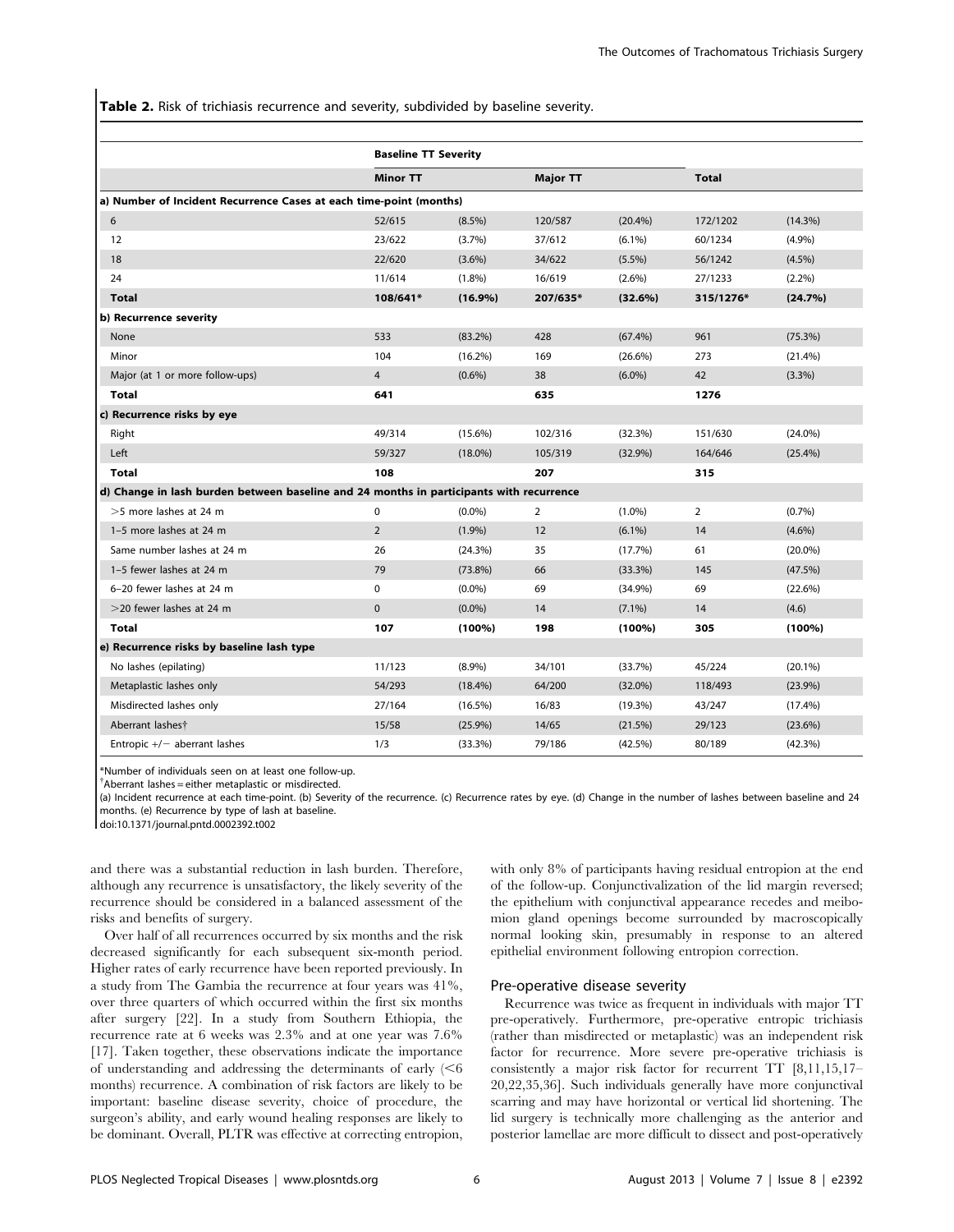Table 3. Baseline severity of cases operated (case mix), under-correction and overall trichiasis recurrence rates by surgeon.

|                                               | <b>Surgeon ID</b> |            |                |            |     |            |     |            |    |            | <b>Total</b> |           |
|-----------------------------------------------|-------------------|------------|----------------|------------|-----|------------|-----|------------|----|------------|--------------|-----------|
|                                               | 1                 |            | $\overline{2}$ |            | 3   |            | 4   |            | 5  |            |              |           |
| <b>Baseline TT Severity</b>                   |                   |            |                |            |     |            |     |            |    |            |              |           |
| Minor                                         | 186               | $(49.5\%)$ | 149            | (52.7%)    | 167 | $(55.1\%)$ | 118 | $(45.4\%)$ | 30 | (38.5%)    | 650          | (50%)     |
| Major                                         | 190               | $(50.5\%)$ | 134            | (47.4%)    | 136 | (44.9%)    | 142 | $(54.6\%)$ | 48 | (61.5%)    | 650          | (50%)     |
| Total                                         | 376               |            | 283            |            | 303 |            | 260 |            | 78 |            | 1300         |           |
| TT at 7-10 days post-operatively*             |                   |            |                |            |     |            |     |            |    |            |              |           |
|                                               | 11                | $(2.9\%)$  | 9              | $(3.2\%)$  | 5   | $(1.7\%)$  | 7   | (2.7%)     | 8  | $(10.3\%)$ | 40           | $(3.1\%)$ |
| Recurrence during the 24 months of follow-up§ |                   |            |                |            |     |            |     |            |    |            |              |           |
| Yes                                           | 75                | (20.3%)    | 88             | $(32.0\%)$ | 67  | (22.3%)    | 45  | $(17.7\%)$ | 40 | (52.6%)    | 315          | (24.7%)   |
| <b>Total Seen</b>                             | 370               |            | 275            |            | 301 |            | 254 |            | 76 |            | 1276         |           |

\*Denominator: total number of patients operated by that surgeon.

1 Denominator: participants seen on at least one follow up occasion.

doi:10.1371/journal.pntd.0002392.t003

there may be strong contractile forces pulling the lid back to an entropic position. These cases, who are at higher risk of sight threatening disease, should be treated by more experienced surgeons and have enhanced follow-up to detect recurrence. Interestingly, metaplastic lashes, even in the absence of entropion, appear to be 'cured' by surgery. It is unclear whether they cease to grow, or whether they are simply rotated far enough away from the globe.

#### Surgical procedure

In our study only the PLTR procedure was used and gave recurrence rates in the middle of the reported range for this procedure: 12% to 55%, with reported follow-up periods of between 3 months and four years [8,10,20–22,26,37,38]. One randomised trial has compared the PLTR and BLTR procedures and found similar outcomes [10]. However, ophthalmologists

Table 4. Univariable analysis and multivariable logistic regression model for baseline associations with any TT recurrence.

| Variable                       | <b>Univariable Analysis</b> |               |         |           | <b>Multivariable Analysis</b> |         |
|--------------------------------|-----------------------------|---------------|---------|-----------|-------------------------------|---------|
|                                | <b>OR</b>                   | 95% CI        | p Value | <b>OR</b> | 95% CI                        | p Value |
| Female                         | 1.11                        | $0.83 - 1.49$ | 0.47    |           |                               |         |
| Age $>40$                      | 1.65                        | $1.21 - 2.24$ | 0.002   | 1.59      | $1.14 - 2.20$                 | 0.006   |
| Literate                       | 0.79                        | $0.48 - 1.29$ | 0.35    |           |                               |         |
| BM < 18                        | 0.70                        | $0.51 - 0.95$ | 0.024   | 0.79      | $0.56 - 1.09$                 | 0.15    |
| Major TT at baseline           | 2.39                        | $1.83 - 3.11$ | < 0.001 | 1.93      | $1.43 - 2.60$                 | < 0.001 |
| Eye (Right)                    | 1.08                        | $0.84 - 1.39$ | 0.56    |           |                               |         |
| Baseline entropion severity*   | 1.35                        | $1.21 - 1.51$ | < 0.001 |           |                               |         |
| Surgeon <sup>+</sup>           |                             |               | < 0.001 |           |                               | < 0.001 |
| 1                              | 1.18                        | $0.78 - 1.78$ |         | 1.23      | $0.81 - 1.88$                 |         |
| $\overline{2}$                 | 2.19                        | $1.45 - 3.29$ |         | 2.46      | $1.60 - 3.77$                 |         |
| 3                              | 1.33                        | $0.87 - 2.03$ |         | 1.49      | 0.9762.30                     |         |
| 5                              | 5.16                        | $2.97 - 8.98$ |         | 5.18      | $2.90 - 9.26$                 |         |
| Baseline lash type‡            |                             |               | < 0.001 |           |                               | < 0.001 |
| Metaplastic only               | 1.25                        | $0.85 - 1.84$ |         | 1.27      | $0.85 - 1.90$                 |         |
| Misdirected only               | 0.84                        | $0.53 - 1.33$ |         | 0.89      | $0.55 - 1.43$                 |         |
| Metaplastic and misdirected    | 1.23                        | $0.72 - 2.08$ |         | 1.10      | $0.63 - 1.92$                 |         |
| Entropic $+/-$ aberrant        | 2.92                        | 1.89-4.51     |         | 1.99      | $1.23 - 3.20$                 |         |
| Purulent discharge at baseline | 1.86                        | $1.17 - 2.95$ | 0.009   | 1.21      | $0.73 - 2.02$                 | 0.46    |
| Mucus discharge at baseline    | 1.39                        | $0.63 - 3.06$ | 0.42    |           |                               |         |
| Baseline Inflammation (P2/P3)  | 1.37                        | $1.06 - 1.79$ | 0.018   | 1.23      | $0.93 - 1.63$                 | 0.15    |

\*Entropion treated as a linear variable (LR test for linearity:  $p = 0.07$ ).

Entropion dropped from multivariable model as strongly linked to baseline lash type.

{ Compared to surgeon 4 who had the lowest recurrence rate. Likelihood ratio used to calculate p value for association between surgeon and recurrent TT. ` Compared to group with all trichiatic lashes epilated. Likelihood ratio used to calculate p value for association between lash type and recurrent TT. doi:10.1371/journal.pntd.0002392.t004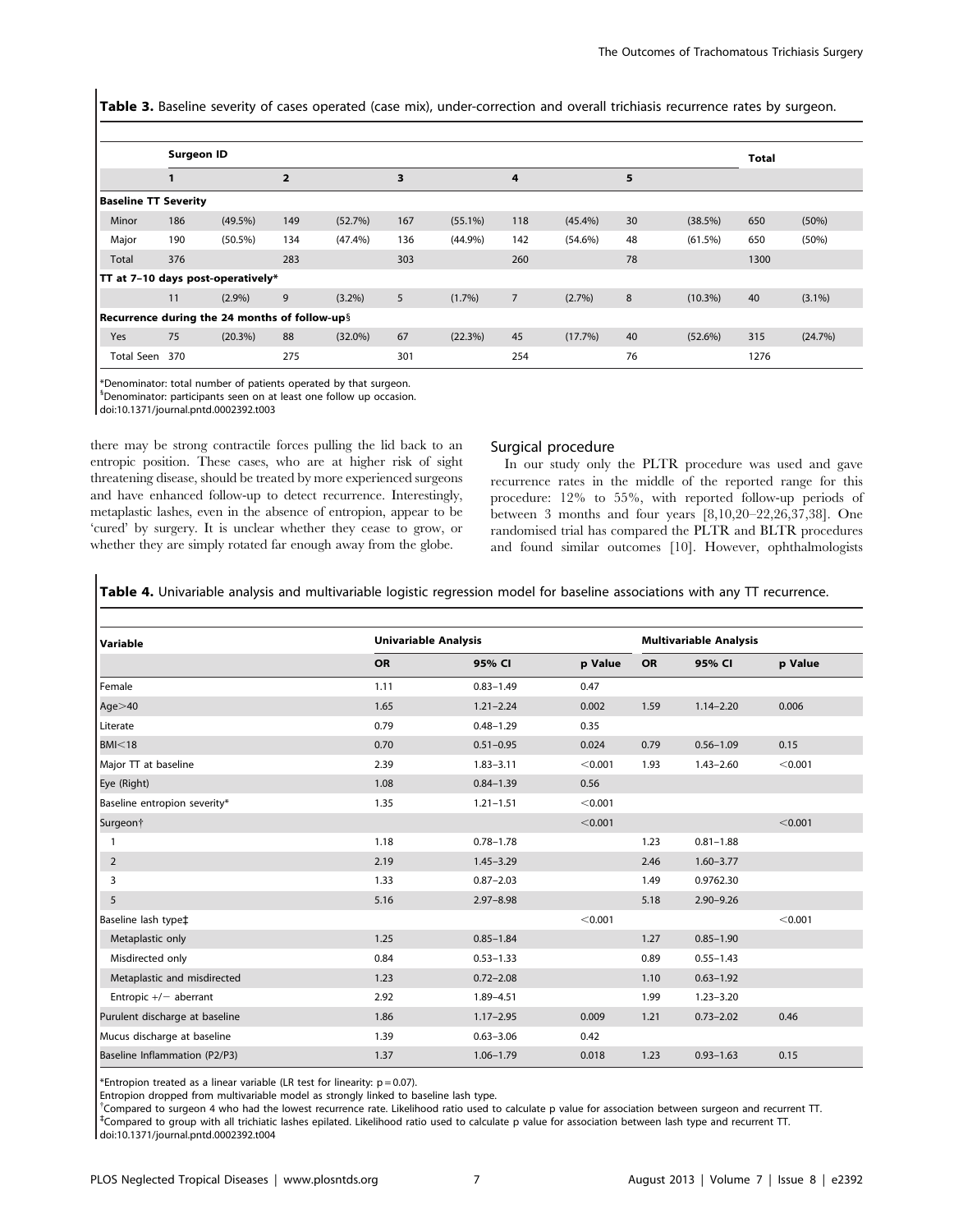Table 5. Frequency and risk of post-operative complications, stratified by baseline disease severity. Trichiasis recurrence rates in eyes with the specific complication.

|                                                | <b>Baseline TT Severity</b> |            |                 |           |              |            |
|------------------------------------------------|-----------------------------|------------|-----------------|-----------|--------------|------------|
|                                                | <b>Minor TT</b>             |            | <b>Major TT</b> |           | <b>Total</b> |            |
| Intra-operative                                |                             |            |                 |           |              |            |
| Bleeding                                       | 11                          | $(1.7\%)$  | 6               | $(0.9\%)$ | 17           | $(1.3\%)$  |
| Early (by 7-10 days)                           |                             |            |                 |           |              |            |
| TT recurrence at 7-10 days                     | 5                           | (0.8%)     | 24              | $(3.8\%)$ | 29           | (2.3%)     |
| Overcorrection                                 | $\overline{2}$              | $(0.3\%)$  | 4               | $(0.6\%)$ | 6            | $(0.5\%)$  |
| Infection/erythematous swelling/conjunctivitis | 3                           | $(0.5\%)$  | 6               | $(0.9\%)$ | 10           | $(0.8\%)$  |
| Infection & undercorrection                    |                             | $(0.2\%)$  | 0               | $(0.0\%)$ | 1            | $(0.1\%)$  |
| Bleeding                                       | 3                           | $(0.5\%)$  | 1               | $(0.2\%)$ | 4            | $(0.3\%)$  |
| Late (6,12,18 or 24 month)                     |                             |            |                 |           |              |            |
| Granuloma                                      | 18                          | (2.9%)     | 51              | $(8.7\%)$ | 69           | $(5.7\%)$  |
| Notching                                       | 86                          | $(14.0\%)$ | 70              | (11.9%)   | 156          | $(13.0\%)$ |
| Residual suture fragments                      | 7                           | $(1.1\%)$  | 15              | $(2.6\%)$ | 22           | $(1.8\%)$  |
| Lid abscess                                    |                             | (0.2%)     | $\mathbf 0$     | $(0.0\%)$ | 1            | $(0.1\%)$  |

doi:10.1371/journal.pntd.0002392.t005

performed all the surgery, follow-up was only three months and sample size insufficient to address the question. The range of outcomes in these different studies suggests that a comparative trial of PLTR and BLTR is required under more representative operational conditions to determine if one procedure is superior, particularly for more severe cases.

#### Inter-surgeon variation

The surgeons in this study were selected for their surgical ability and given additional training. Their technique was intermittently observed. Nevertheless, two surgeons had significantly higher recurrence rates than the best performing surgeon. Surgeon No. 5, who had the highest recurrence rate, did operate on a higher proportion of major TT cases than the other surgeons, but remained an independent risk factor for recurrence after adjusting for baseline TT severity.

Inter-surgeon variability has previously been highlighted as a concern in trachoma surgery with one study finding recurrence rates ranging from 0–83% between surgeons [8]. Several factors may contribute to variable outcomes. Firstly, surgical training varies in quality and number of cases performed [39]. Secondly, supervision and refresher training is often sporadic and of variable quality and content, with many surgeons operating entirely independently [39,40]. Thirdly, surgical volume may be low which may lead to loss of surgical skills. In cataract surgery, for example, higher volume is associated with better outcomes [41]. The WHO advises that a minimum of 10 TT procedures per month should be conducted [7]. Studies from Ethiopia and Tanzania found few high volume surgeons, with the vast majority of TT surgeons perform few cases [39,42]. In our study surgeon 5 did perform less procedures than the other surgeons as she was dismissed for disciplinary matters mid-way through the trial. However, she still conducted over 150 procedures during the trials from which this study emanates, so low surgical volume is unlikely to explain the variation. Finally, despite attempts to standardise, subtle residual variation in technical ability and technique probably remain. For example, short incisions have been associated with increased recurrence following BLTR surgery (crude OR: 3.58, 95% C.I.: 1.39–9.23) [23]. The immediate postoperative lid position warrants further investigation: if this is

Table 6. Univariable and multivariable associations between recurrent TT and intra- and post-operative complications.

| Variable                                   | <b>Univariable Analysis</b> |                | <b>Multivariable Analysis</b> |           |                |         |
|--------------------------------------------|-----------------------------|----------------|-------------------------------|-----------|----------------|---------|
|                                            | <b>OR</b>                   | 95% CI         | p Value                       | <b>OR</b> | 95% CI         | p Value |
| Intra-operative haemorrhage                | 0.65                        | $0.18 - 2.27$  | 0.50                          |           |                |         |
| Trichiasis at 7-10 days                    | 10.25                       | $4.33 - 24.23$ | < 0.001                       | 10.44     | $4.20 - 25.95$ | < 0.001 |
| 7-10 day overcorrection                    | 1.63                        | $0.30 - 8.95$  | 0.57                          |           |                |         |
| 7-10 day infection/swelling/conjunctivitis | 1.63                        | $0.41 - 6.56$  | 0.49                          |           |                |         |
| l Granuloma                                | 0.39                        | $0.19 - 0.83$  | 0.014                         | 0.31      | $0.13 - 0.74$  | 0.008   |
| Notching                                   | 0.44                        | $0.28 - 0.72$  | 0.001                         | 0.52      | $0.32 - 0.85$  | 0.009   |
| Residual suture fragment(s)                | 1.47                        | $0.59 - 3.63$  | 0.409                         |           |                |         |
| Inflammation (P2/P3) at 12 months          | 1.70                        | $1.14 - 2.54$  | 0.01                          | 1.64      | $1.06 - 2.53$  | 0.027   |

doi:10.1371/journal.pntd.0002392.t006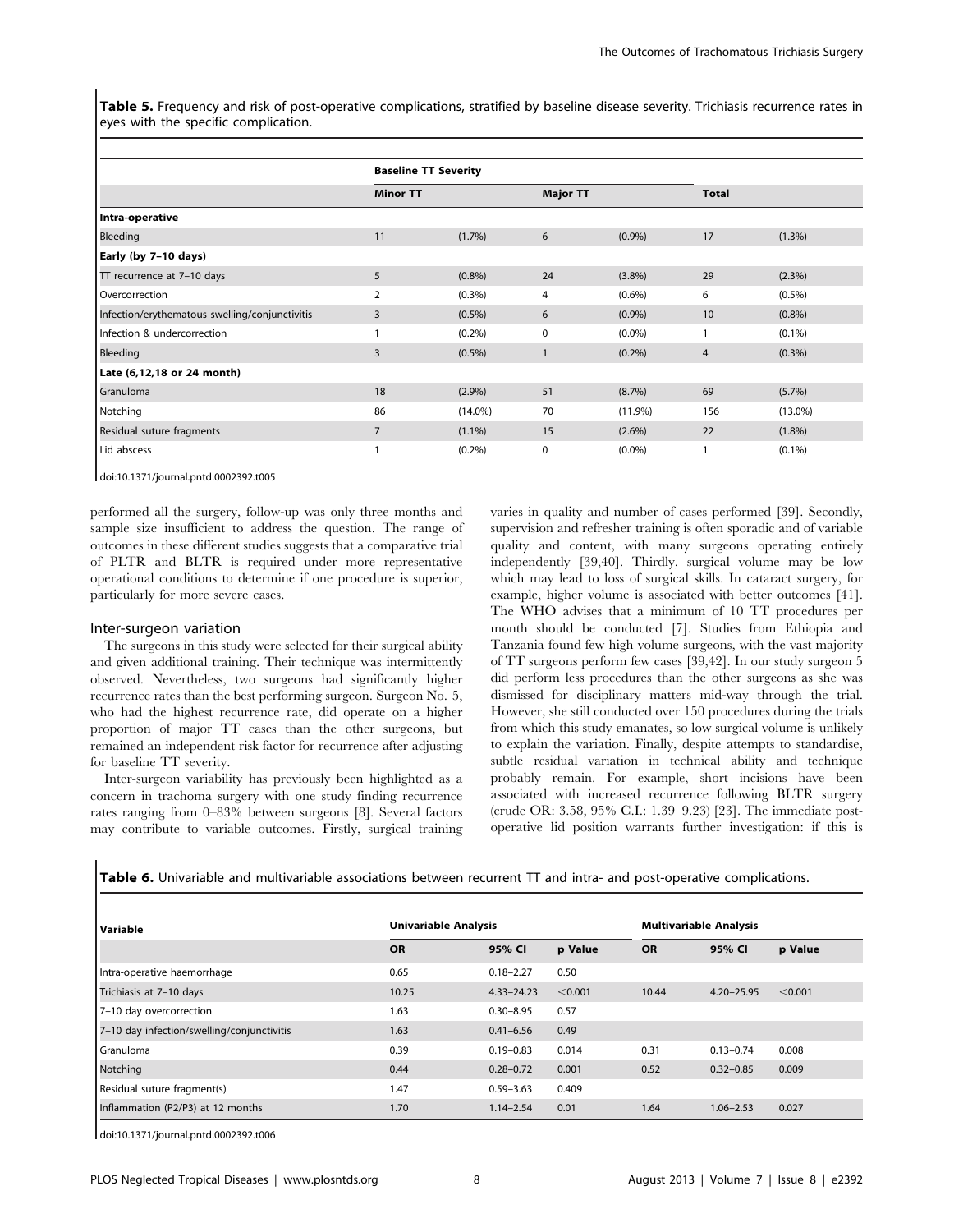Table 7. Univariable and multivariable intra and post-operative associations for granuloma and notching.

| Variable                              | Granuloma            |               |         |                        |                         |           | <b>Notching</b>      |                        |                  |               |  |  |  |
|---------------------------------------|----------------------|---------------|---------|------------------------|-------------------------|-----------|----------------------|------------------------|------------------|---------------|--|--|--|
|                                       | Univariable analysis |               |         | Multivariable analysis |                         |           | Univariable analysis | Multivariable analysis |                  |               |  |  |  |
|                                       | <b>OR</b>            | 95% CI        | p Value | OR                     | 95% Cl p Value          | <b>OR</b> | 95% Cl p Value       | <b>OR</b>              |                  | 95% Clp Value |  |  |  |
| Recurrence                            | 0.39                 | $0.19 - 0.83$ | 0.014   | 0.33                   | 0.15-0.71 0.005         | 0.39      | 0.19-0.83 0.014      | 0.49                   | $0.30 -$<br>0.81 | 0.005         |  |  |  |
| $>5$ lashes at baseline 3.16          |                      | $1.82 - 5.47$ | < 0.001 | 4.07                   | $2.16 - 7.67 \le 0.001$ | 0.83      | 0.59-1.17 0.29       |                        |                  |               |  |  |  |
| <b>Baseline entropion</b><br>severity | 1.17                 | $0.95 - 1.44$ | 0.15    | 0.86                   | $0.66 - 1.11$ $0.25$    | 0.90      | $0.77 - 1.05$ 0.18   | 0.96                   | $0.82 -$<br>1.13 | 0.35          |  |  |  |
| Surgeon*                              |                      |               | 0.0267  |                        | < 0.001                 |           | < 0.001              |                        |                  | 0.002         |  |  |  |
| $\mathbf{1}$                          | 2.23                 | $1.06 - 4.71$ |         | 0.62                   | $0.30 - 1.27$           | 2.20      | $1.28 - 3.79$        | 2.02                   | $1.17-$<br>3.49  |               |  |  |  |
| $\overline{2}$                        | 1.31                 | $0.56 - 3.09$ |         | 0.44                   | $0.20 - 0.93$           | 1.0       | n/a                  | 1.0                    |                  |               |  |  |  |
| 3                                     | 1.0                  | n/a           |         | 1.0                    | n/a                     | 1.76      | $0.99 - 3.13$        | 1.62                   | $0.91 -$<br>2.91 |               |  |  |  |
| $\overline{4}$                        | 2.42                 | $1.11 - 5.27$ |         | 0.97                   | $0.52 - 1.81$           | 2.71      | $1.55 - 4.74$        | 2.47                   | $1.40 -$<br>4.35 |               |  |  |  |
| 5                                     | 0.41                 | $0.05 - 3.29$ |         | 0.18                   | $0.023 -$<br>1.39       | 0.37      | $0.084 -$<br>1.63    | 0.41                   | $0.09 -$<br>1.83 |               |  |  |  |
| Inflammation at<br>baseline (P2/P3)   | 2.14                 | $1.29 - 3.57$ | 0.003   | 2.23                   | 1.33-3.78 0.003         | 0.67      | 0.47-0.94 0.022      | 0.75                   | $0.53 -$<br>1.07 |               |  |  |  |
| Female                                | 0.73                 | $0.44 - 1.23$ | 0.24    |                        |                         | 0.79      | $0.55 - 1.14$ 0.21   |                        |                  |               |  |  |  |
| Age>40 yrs                            | 0.80                 | $0.47 - 1.35$ | 0.41    |                        |                         | 2.06      | 1.32-3.20 0.001      | 1.99                   | $1.26 -$<br>3.12 | 0.003         |  |  |  |
| BM > 18                               | 1.44                 | $0.72 - 2.86$ | 0.30    |                        |                         | 0.65      | 0.44-0.96 0.032      | 0.65                   | $0.43 -$<br>0.97 | 0.034         |  |  |  |

\*Surgeon and granuloma association: other surgeons compared to surgeon 3. Surgeon 5 had the lowest granuloma rate but performed substantially fewer procedures than the other surgeons. Surgeon 3 had the second lowest rate.

Notching and granuloma association: other surgeons compared to surgeon 2. Surgeon 5 had the lowest notching rate, but performed substantially fewer procedures than the other surgeons. Surgeon 2 had the second lowest rate.

doi:10.1371/journal.pntd.0002392.t007

Table 8. The effect of surgery on clinical characteristics at 12 and 24 months subdivided by baseline severity.

| l Baseline                       |      |            |                             | 12 months  |     |                                |       |            |                             |            | 24 months                   |            |                |            |  |  |
|----------------------------------|------|------------|-----------------------------|------------|-----|--------------------------------|-------|------------|-----------------------------|------------|-----------------------------|------------|----------------|------------|--|--|
| Clinical Feature                 |      |            | <b>Minor</b> at<br>baseline |            |     | <b>Major at baseline Total</b> |       |            | <b>Minor</b> at<br>baseline |            | <b>Major</b> at<br>baseline |            | <b>Total</b>   |            |  |  |
| <b>Eyes</b>                      | 1300 |            | 620                         |            | 608 |                                | 1228* |            | 613                         |            | 609                         |            |                | 1222*      |  |  |
| <b>Entropion</b> grade           |      |            |                             |            |     |                                |       |            |                             |            |                             |            |                |            |  |  |
| 0                                | 327  | $(25.2\%)$ | 598                         | $(96.5\%)$ | 550 | $(90.5\%)$                     | 1148  | $(93.5\%)$ | 588                         | $(95.9\%)$ | 538                         | (88.3%)    | 1126           | $(92.1\%)$ |  |  |
| 1                                | 417  | $(32.1\%)$ | 19                          | $(3.1\%)$  | 34  | $(5.6\%)$                      | 53    | $(4.3\%)$  | 18                          | $(2.9\%)$  | 44                          | $(7.2\%)$  | 62             | $(5.1\%)$  |  |  |
| $\overline{2}$                   | 355  | (27.3%)    | 3                           | $(0.5\%)$  | 16  | $(2.6\%)$                      | 19    | $(1.6\%)$  | 7                           | $(1.1\%)$  | 22                          | $(3.6\%)$  | 29             | (2.4%)     |  |  |
| 3                                | 122  | $(9.4\%)$  | $\mathbf{0}$                | $(0.0\%)$  | 6   | $(1.0\%)$                      | 6     | $(0.5\%)$  | $\mathbf{0}$                | $(0.0\%)$  | $\overline{4}$              | (0.7%      | $\overline{4}$ | $(0.3\%)$  |  |  |
| 4                                | 79   | $(6.1\%)$  | 0                           | $(0.0\%)$  | 2   | (0.3%)                         | 2     | $(0.2\%)$  | 0                           | $(0.0\%)$  | 1                           | (0.2%)     |                | $(0.1\%)$  |  |  |
| <b>Conjunctivalisation Grade</b> |      |            |                             |            |     |                                |       |            |                             |            |                             |            |                |            |  |  |
| 0                                | 9    | (0.7%      | 115                         | $(18.6\%)$ | 84  | $(13.8\%)$                     | 199   | $(16.2\%)$ | 74                          | $(12.1\%)$ | 55                          | $(9.0\%)$  | 129            | $(10.6\%)$ |  |  |
|                                  | 23   | $(1.8\%)$  | 88                          | $(14.2\%)$ | 88  | (14.5%)                        | 176   | $(14.3\%)$ | 63                          | $(10.3\%)$ | 68                          | $(11.2\%)$ | 131            | $(10.7\%)$ |  |  |
| 2                                | 261  | $(20.1\%)$ | 258                         | $(41.6\%)$ | 249 | (40.9%)                        | 507   | (41.3%)    | 309                         | (50.4%)    | 274                         | $(45.0\%)$ | 583            | (47.7%)    |  |  |
| 3                                | 1005 | $(77.4\%)$ | 159                         | (25.7%)    | 187 | $(13.8\%)$                     | 346   | $(28.2\%)$ | 167                         | (27.2%)    | 212                         | $(34.8\%)$ | 379            | $(31.1\%)$ |  |  |

\*Total number of participants seen at 12 and 24 months. On occasion, a specific part of the examination was not possible for a particular participant; therefore the total for each examination characteristic is not always identical to these total figures.

doi:10.1371/journal.pntd.0002392.t008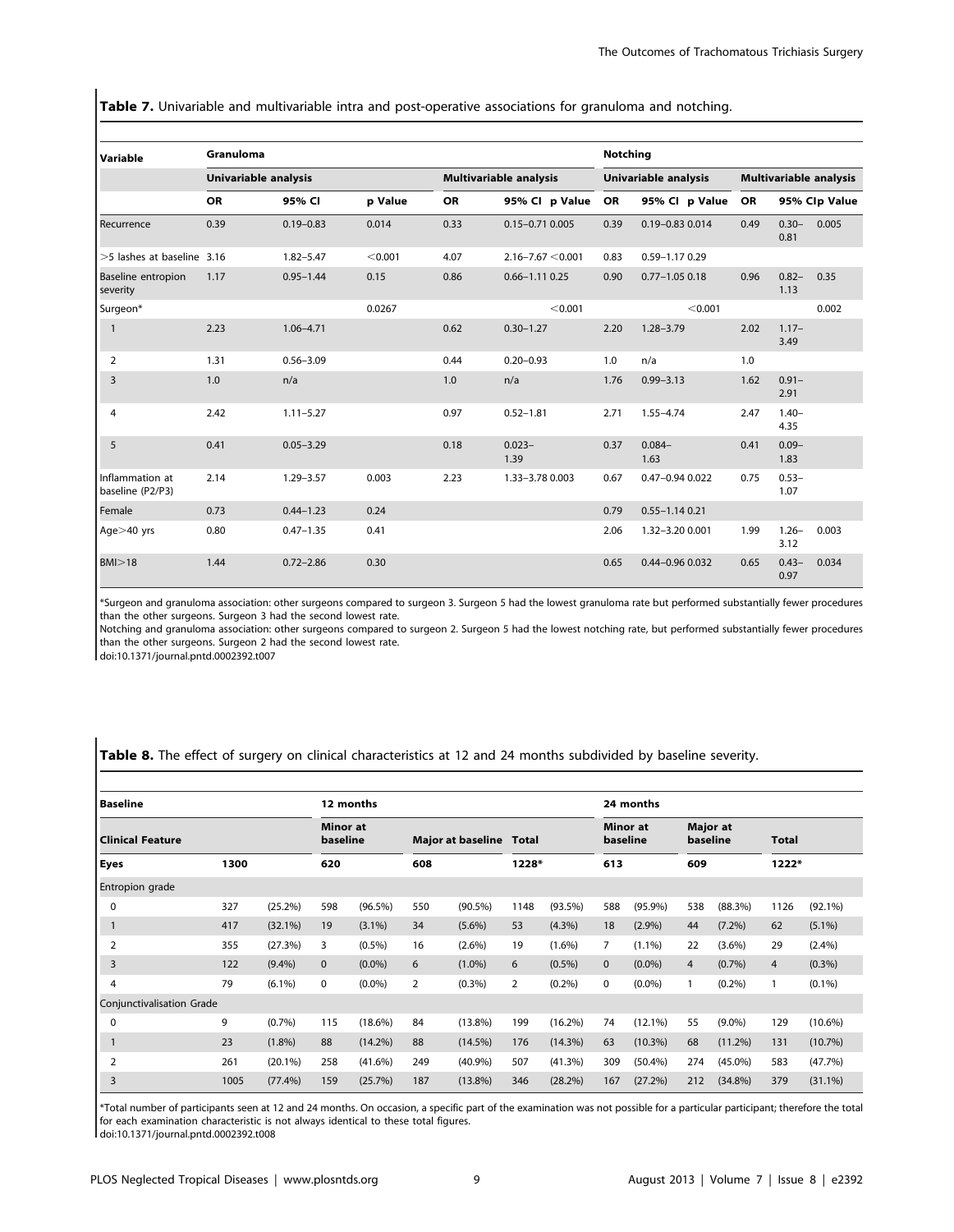predictive of outcome, immediate revision could be undertaken. In programmatic settings, if individual surgeons are underperforming this needs to be addressed. Ideally, they would receive refresher training and be reassessed. Unfortunately, TT surgical audit is rarely conducted, so poor performance is probably frequently missed.

#### Notching

Notching is focal external rotation or irregularity of part of the lid usually caused by excessive suture tension. Some authors include notching within a broader category of 'lid contour abnormalities' [11]. Large notches may cause lagophthalmos and disruption of the tear film, leading to corneal exposure. Notching can be cosmetically unsightly, in contrast to general overcorrection which is less noticeable. Other studies have reported notches in 6–30% for PLTR surgery and 0–14% in BLTR surgery [11,21,23,27,37]. The association between notching and reduced recurrence is not surprising, as notching usually reflects a degree of overcorrection. Notching occurred more frequently in older and less well nourished people (lower BMI), which may reflect age and nutrition-related reduction in tarsal plate rigidity, leading to a more pliable eyelid.

#### Granuloma

Granulomas usually develop at the incision site within weeks of surgery. They require excision when they are large. In ophthalmic surgery they have been described following tarsal rotation and chalazion surgery and found to be associated with residual suture fragments, male gender and younger age [23,43]. Here we report an association between granulomas and a lower recurrence rate and increased baseline papillary inflammation. Granulomas do not usually develop following surgery that tightly closes the incision site. In tarsal rotation surgery, the everting sutures hold the lid in an out-turned position, which may slightly part the edges of the incision from where granulomas develop. With greater external rotation, the posterior incision is less well opposed, leading to more granulation tissue formation. Granulomas may therefore be an inevitable consequence of tarsal rotation surgery with a good degree of eversion.

#### References

- 1. Rajak SN, Habtamu E, Weiss HA, Bedri A, Gebre T, et al. (2011) The clinical phenotype of trachomatous trichiasis in Ethiopia: not all trichiasis is due to entropion. Invest Ophthalmol Vis Sci 52: 7974–7980.
- 2. Mariotti S, Pascolini D, Rose-Nussbaumer J (2009) Trachoma: global magnitude of a preventable cause of blindness. Br J Ophthalmol 93: 563–568.
- 3. Rajak SN, Collin JROC, Burton MJ (2012) Trachomatous trichiasis and its management in endemic countries. Survey of Ophthalmology 57: 105–135.
- 4. Yorston D, Mabey D, Hatt S, Burton M (2006) Interventions for trachoma trichiasis. Cochrane Database Syst Rev 19: CD004008.
- 5. Reacher MH, Huber MJ, Canagaratnam R, Alghassany A (1990) A trial of surgery for trichiasis of the upper lid from trachoma. Br J Ophthalmol 74: 109– 113.
- 6. Reacher MH, Munoz B, Alghassany A, Daar AS, Elbualy M, et al. (1992) A controlled trial of surgery for trachomatous trichiasis of the upper lid. Arch Ophthalmol 110: 667–674.
- 7. World Health Organization (2006) Trachoma control a guide for programme managers, ISBN 92 4 154690 5, web: http://whqlibdoc.who.int/publications/ 2006/9241546905\_eng.pdf.Geneva.
- 8. Burton MJ, Kinteh F, Jallow O, Sillah A, Bah M, et al. (2005) A randomised controlled trial of azithromycin following surgery for trachomatous trichiasis in the Gambia. Br J Ophthalmol 89: 1282–1288.
- 9. Woreta TA, Munoz BE, Gower EW, Alemayehu W, West SK (2009) Effect of trichiasis surgery on visual acuity outcomes in Ethiopia. Arch Ophthalmol 127: 1505–1510.
- 10. Adamu Y, Alemayehu W (2002) A randomized clinical trial of the success rates of bilamellar tarsal rotation and tarsotomy for upper eyelid trachomatous trichiasis. Ethiop Med J 40: 107–114.

This study has a number of limitations that potentially constrain the generalisation of the conclusions. It is possible that the results are better than those achieved under routine operational conditions. The five surgeons were selected for their technical skill, received additional training and supervision and performed relatively large volume surgery. They are, therefore, not truly representative of many 'field' TT surgeons, who typically perform few cases, have limited training and supervision [39,42]. Participants were not randomly assigned to a surgeon, however, the risk of selection bias was low, as participants were allocated on a ''firstcome-first-served'' as surgeons became available. Finally, only one operation type, the PLTR, was used for all cases.

Set against these limitations, this study has a number of strengths. Firstly, we report the results of a large number of operations performed in a standardised manner. Secondly, followup rates are high despite the inaccessibility of many participants; reducing follow-up bias. Finally, participants were representative of the spectrum of TT disease in the wider population of TT patients in Ethiopia, which remains the country with the highest prevalence of TT in the world.

Recurrence rates were comparable to previous studies. Baseline disease severity and inter-surgeon variation are major determinants of recurrent disease. However, PLTR surgery successfully corrected most entropion and much of the recurrence was minor, which may not represent a significant risk for most patients. The inter-surgeon variation in recurrence rates is concerning. Further research is needed to ascertain whether recurrence can be predicted immediately after surgery, and whether it can be ameliorated.

#### Supporting Information

Checklist S1 STROBE Checklist. (DOC)

#### Author Contributions

Conceived and designed the experiments: SNR EH HAW ABK MZ TG CEG PTK PME MJB. Performed the experiments: SNR EH BA. Analyzed the data: SNR HAW MJB. Contributed reagents/materials/ analysis tools: BA. Wrote the paper: SNR HAW MJB.

- 11. Alemayehu W, Melese M, Bejiga A, Worku A, Kebede W, et al. (2004) Surgery for trichiasis by ophthalmologists versus integrated eye care workers: a randomized trial. Ophthalmology 111: 578–584.
- 12. El Toukhy E, Lewallen S, Courtright P (2006) Routine bilamellar tarsal rotation surgery for trachomatous trichiasis: short-term outcome and factors associated with surgical failure. Ophthal Plast Reconstr Surg 22: 109–112.
- 13. Khandekar R, Mohammed AJ, Courtright P (2001) Recurrence of trichiasis: a long-term follow-up study in the Sultanate of Oman. Ophthalmic Epidemiol 8: 155–161.
- 14. Merbs SL, West SK, West ES (2005) Pattern of recurrence of trachomatous trichiasis after surgery surgical technique as an explanation. Ophthalmology 112: 705–709.
- 15. Nasr AM (1989) Eyelid complications in trachoma. I. Cicatricial entropion. Ophthalmic Surg 20: 800–807.
- 16. Negrel AD, Chami-Khazraji Y, Arrache ML, Ottmani S, Mahjour J (2000) [The quality of trichiasis surgery in the kingdom of Morocco]. Sante 10: 81–92.
- 17. West SK, West ES, Alemayehu W, Melese M, Munoz B, et al. (2006) Singledose azithromycin prevents trichiasis recurrence following surgery: randomized trial in Ethiopia. Archives of Ophthalmology 124: 309–314.
- 18. Zhang H, Kandel RP, Atakari HK, Dean D (2006) Impact of oral azithromycin on recurrence of trachomatous trichiasis in Nepal over 1 year. Br J Ophthalmol 90: 943–948.
- 19. Zhang H, Kandel RP, Sharma B, Dean D (2004) Risk factors for recurrence of postoperative trichiasis: implications for trachoma blindness prevention. Arch Ophthalmol 122: 511–516.
- 20. Burton MJ, Bowman RJ, Faal H, Aryee EA, Ikumapayi UN, et al. (2005) Long term outcome of trichiasis surgery in the Gambia. Br J Ophthalmol 89: 575–579.